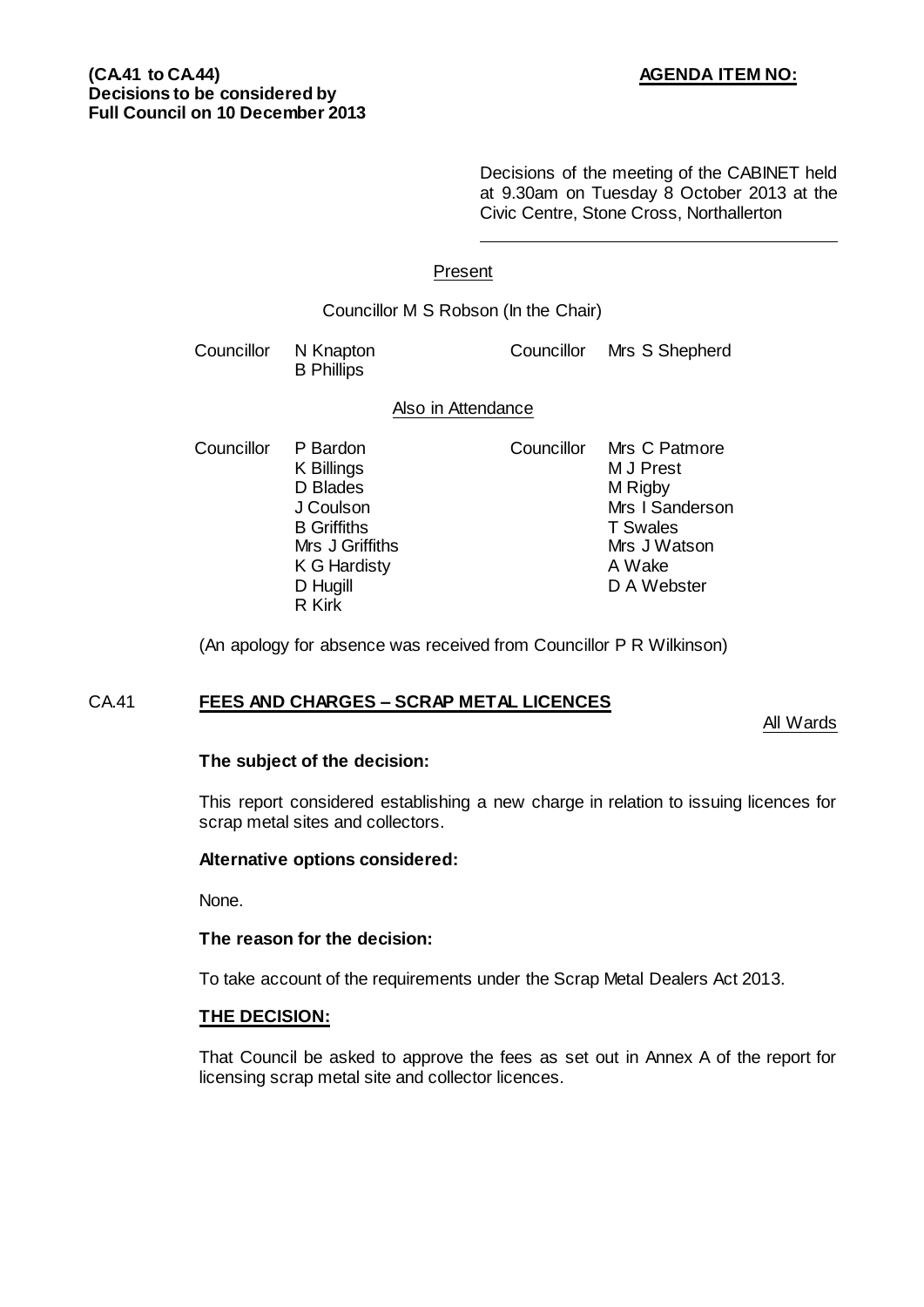## CA.42 **NATIONAL PARKS GOVERNANCE REVIEW**

## All Wards

#### **The subject of the decision:**

This report asked for comments on a proposed National Parks Governance Review that affected the North York Moors National Park.

#### **Alternative options considered:**

None.

#### **The reason for the decision:**

To respond to the Government's review of governance arrangements for National Parks in order to increase local accountability.

#### **THE DECISION:**

That Council be asked to support the proposed changes to representation on the North York Moors National Park.

# CA.43 **LOCAL GOVERNMENT ACT**

## **THE DECISION:**

That under Section 100A(4) of the Local Government Act 1972, the press and public were excluded from the meeting during consideration of the item of business at minute no CA.44 on the grounds that it involved the likely disclosure of exempt information as defined in paragraph 1 of Part 1 of Schedule 12A of the Act as the Cabinet was satisfied that the public interest in maintaining the exemption outweighed the public interest in disclosing the information.

#### CA.44 **CHANGE OF EMPLOYMENT ARRANGEMENTS**

All Wards

#### **The subject of the decision:**

This report sought support of a decision taken by the Leader of the Council under delegated powers to change the employment arrangements for a member of personnel.

#### **Alternative options considered:**

None.

#### **The reason for the decision:**

To comply with the Council's Constitution.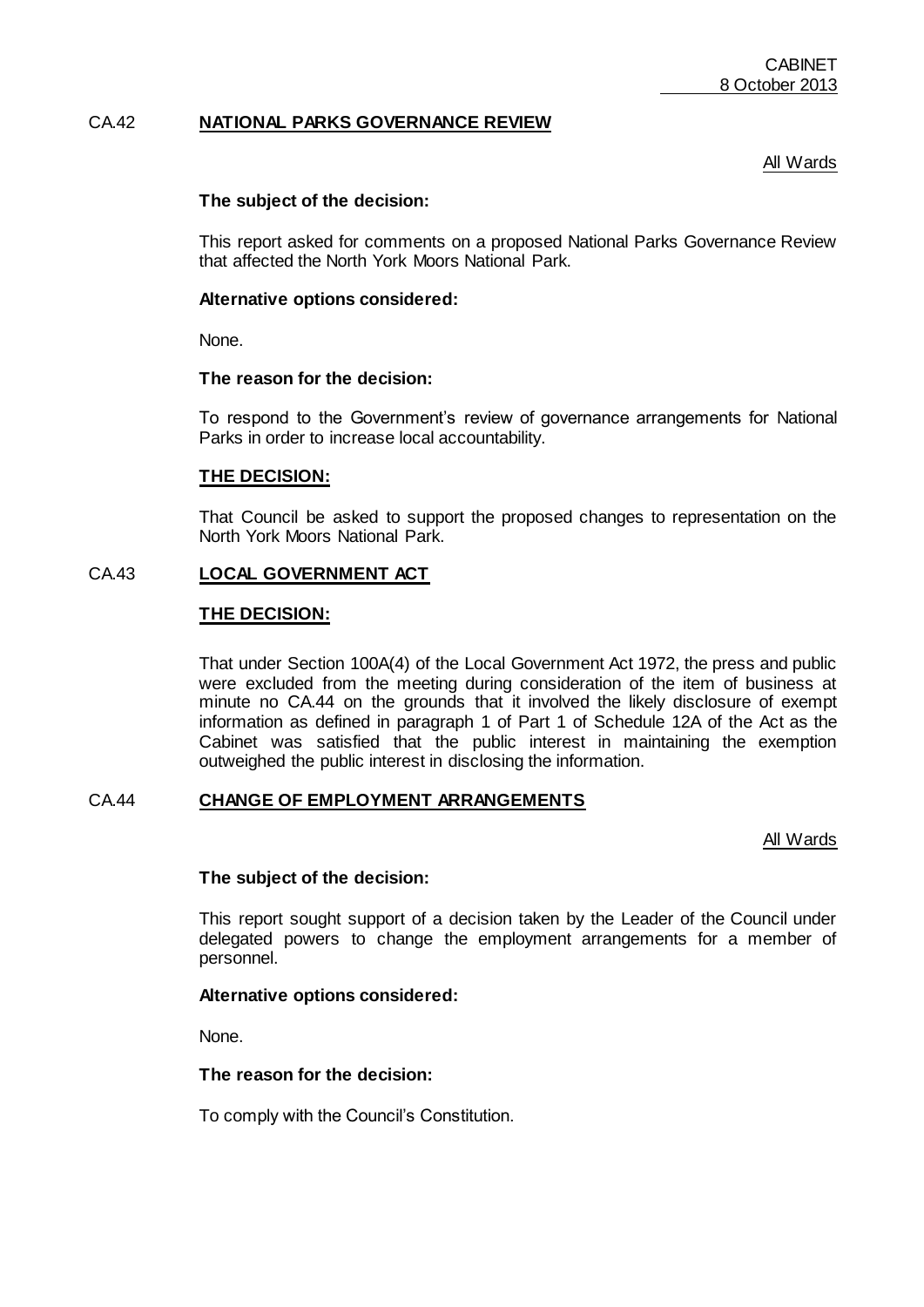# **THE DECISION:**

That Council be asked to support the Leader's decision as outlined in paragraph 1.5 of the report.

The meeting closed at 10.30am.

Leader of the Council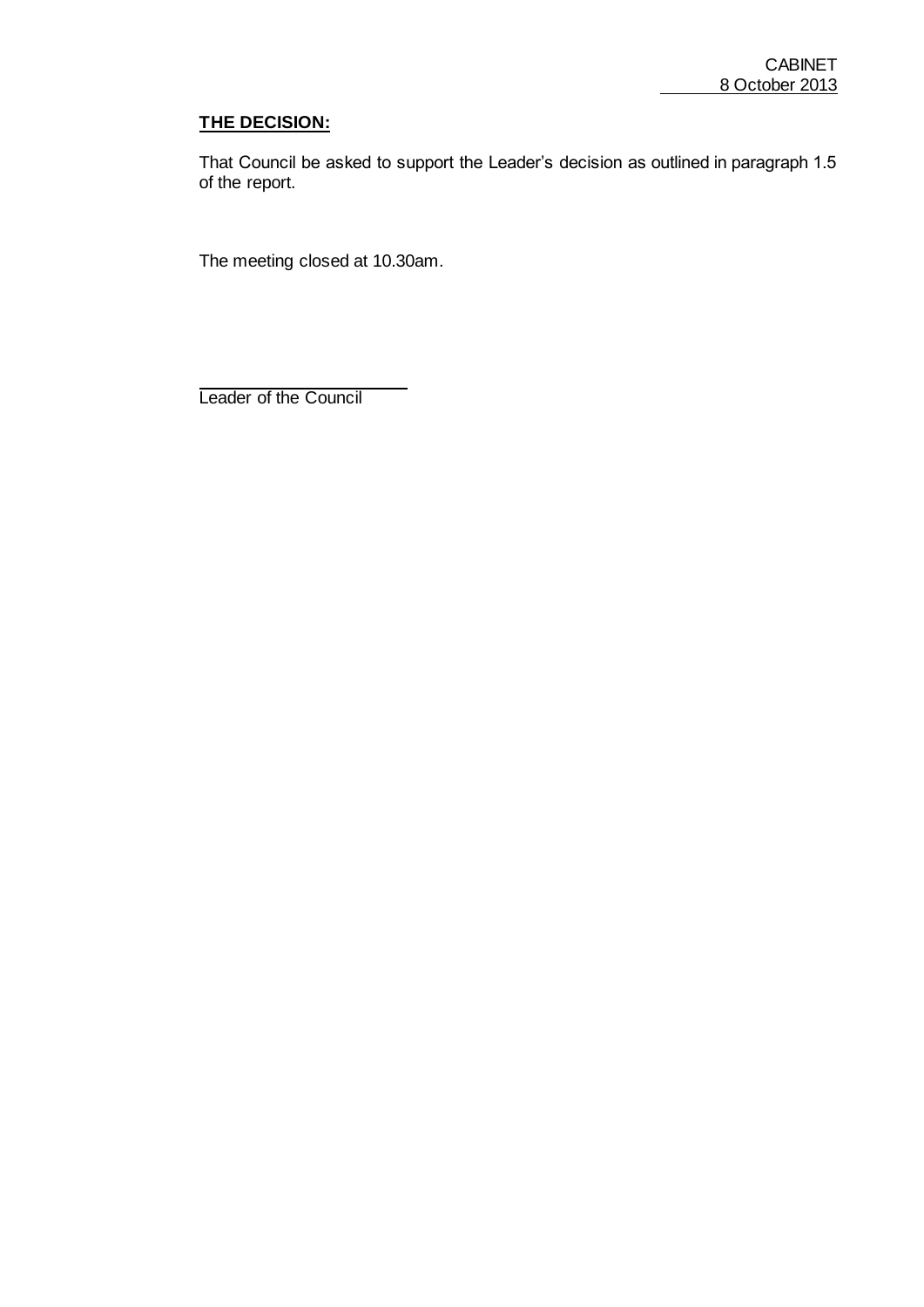# **AGENDA ITEM NO:**

## **(CA.45 to CA.47) Decisions taken under Cabinet authority to take effect on 21 October 2013)**

Decisions of the meeting of the CABINET held at 9.30am on Tuesday 8 October 2013 at the Civic Centre, Stone Cross, Northallerton

## Present

| Councillor M S Robson (In the Chair) |                                                                                          |            |                                                                                             |
|--------------------------------------|------------------------------------------------------------------------------------------|------------|---------------------------------------------------------------------------------------------|
| Councillor                           | N Knapton<br><b>B</b> Phillips                                                           | Councillor | Mrs S Shepherd                                                                              |
| Also in Attendance                   |                                                                                          |            |                                                                                             |
| Councillor                           | P Bardon<br>K Billings<br>D Blades<br>J Coulson<br><b>B</b> Griffiths<br>Mrs J Griffiths | Councillor | Mrs C Patmore<br>M J Prest<br>M Rigby<br>Mrs I Sanderson<br><b>T</b> Swales<br>Mrs J Watson |

K G Hardisty **A Wake** D Hugill D A Webster

(An apology for absence was received from Councillor P R Wilkinson)

#### CA.45 **MINUTES**

#### **THE DECISION:**

That the decisions of the meeting held on 3 September 2013 (CA.24 – CA.40), previously circulated, be signed as a correct record.

#### CA.46 **CHRISTMAS PARKING**

#### All Wards

#### **The subject of the decision:**

R Kirk

This report sought approval in connection with potential free parking at Christmas in the Council's car parks.

#### **Alternative options considered:**

Members wished Cabinet to consider offering free parking on alternative days other than Thursday and additional days leading up to Christmas.

## **The reason for the decision:**

Cabinet was satisfied that free parking at Christmas would be of great assistance to the residents and visitors wishing to utilise this scheme at this time.